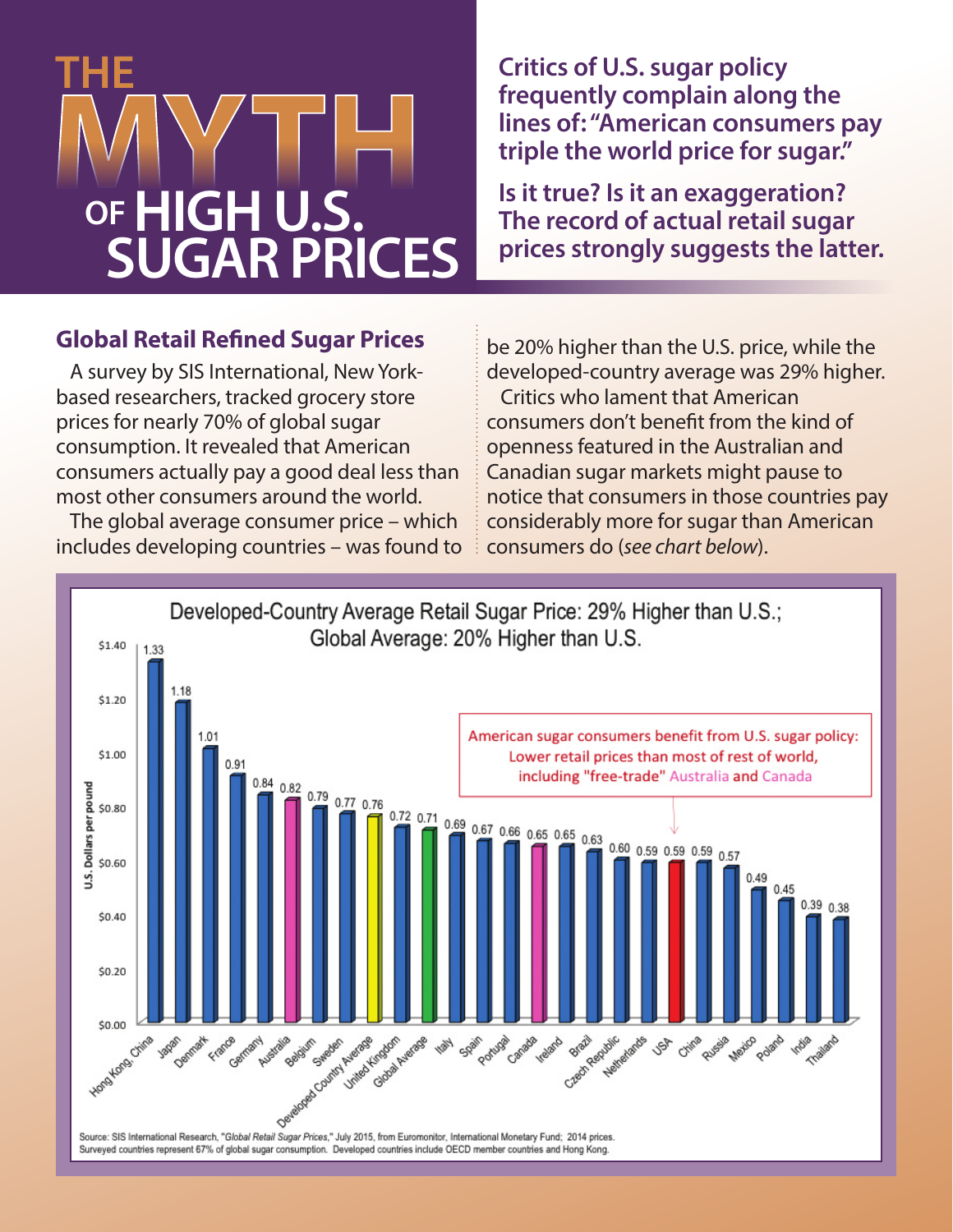### **U.S. Prices vs World Dump Market Prices**

How, then, can critics complain that U.S consumers pay more for sugar than consumers abroad?

That complaint is usually supported by unfairly comparing raw sugar prices on the world futures market with U.S. retail prices for refined sugar. Such a comparison is an exaggeration and would be like comparing the price of rubber with the price of a tire.

First of all, consumers don't buy raw sugar. Whether it's grocers buying five-pound bags to put on their store shelves or candy manufacturers buying railcar loads for a batch of gumdrops, they are buying refined sugar. About 4% of raw sugar is molasses and other impurities, and raw sugar can be shipped in bulk. Cane sugar refineries melt and centrifuge out the molasses and impurities and package the pure, white sugar consumers are accustomed to seeing.

Most sugar is consumed in the country where it is produced. So, although there is a world futures market for raw sugar, only about a quarter of the world's sugar is traded on that market.

One would expect prices on a futures market to reflect production costs. But, in sugar's case, they do not. In fact, most years, they don't even come close. The chart below depicts the world average cost of producing sugar over the past three decades. It's 19 cents a pound, slightly more than the U.S. raw sugar support price under U.S. sugar policy.

Surprisingly, the world average price on the raw sugar futures market over the same period has been only 13 cents. That means the average cost of producing sugar is nearly 50% higher.

How could the market price for this

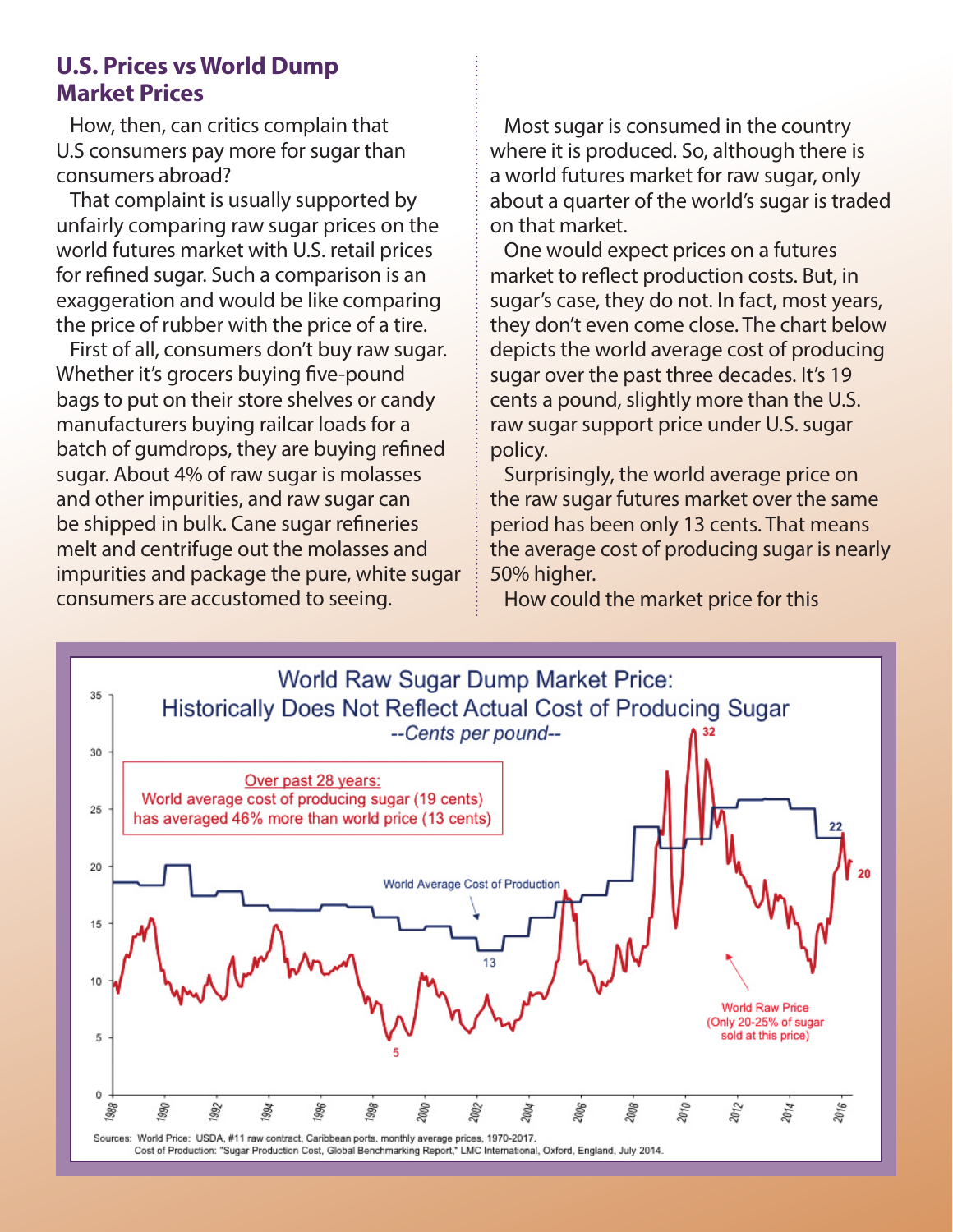product be so much less than the cost of producing it?

There are two parts to the answer:

**1.** The futures market only accounts for a fraction of the sugar traded each year, and that tends to be sugar produced in excess of needs in that country. Brazil, for example, produces far more sugar than it needs and, with decades of government support, accounts for about half of all sugar exported each year.

**2.** Major exporters can afford to unload their surplus sugar at low prices because they have covered their costs by selling most of their sugar for much more in domestic markets, where prices are supported by governments.

How high are those domestic prices? Since grocers and food manufacturers don't buy raw sugar, we'll compare wholesale refined sugar prices around the world with the world average cost of producing refined sugar.

# **Wholesale Refined Sugar Prices**

The International Sugar Organization (ISO) in London did a survey of wholesale refined prices that covered nearly 80% of global consumption from 2005 to 2014. It revealed wholesale domestic prices well above production costs (*see chart below*).

This helps to explain how the world sugar industry can actually exist in the face of absurdly low "world market" prices: When producers cover their costs in strong domestic markets, they can afford to dump their surpluses on the world market for whatever price it brings.

Note that current U.S. prices, averaging under 29 cents per pound, are below



<sup>2/</sup> Cost of Production: "Sugar Production Cost, Global Benchmarking Report," LMC International, Oxford, England, March 2017.